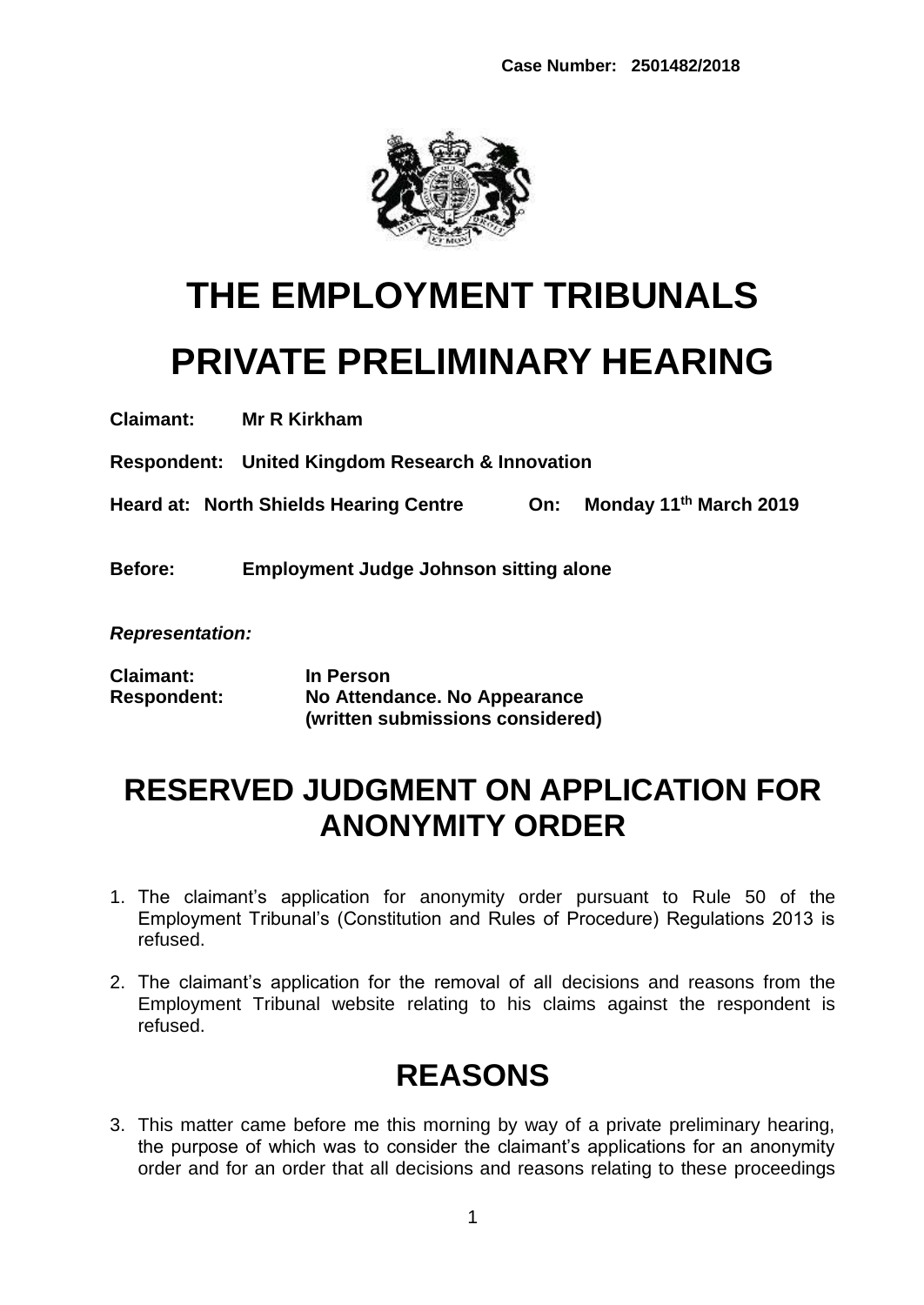be removed from the Employment Tribunal website. The claimant attended in person and brought with him an A4 ring binder containing 496 pages of "evidence" upon which the claimant relies in support of his applications. The claimant also brought two further A4 ring binders, containing copies of numerous decisions of various other courts and tribunals, upon which the claimant seeks to rely.

4. There was no attendance or appearance or behalf of the respondent. The respondent's solicitors had in correspondence confirmed that they would not be attending today's hearing, but had set out in their letters of the  $7<sup>th</sup>$  March 2019 and 25<sup>th</sup> March 2019, their grounds for opposing the applications made by the claimant.

#### THE HISTORY OF THESE PROCEEDINGS

- 5. The claimant is a research student who in January 2018 submitted a proposal to the respondent for the funding of a fellowship, which Newcastle University had agreed to hold. The purpose of the fellowship was to develop new metrics for activity tracking or human activity recognition with the aim of measuring a person's mental health and wellbeing. As part of the respondent's decision-making process to consider the claimant's proposal, it was submitted to a selection of independent expert peer reviewers for their comments. In March 2018 the claimant was informed that his proposal was unsuccessful. The claimant alleges that the manner in which his proposal was considered and the decision to refuse the proposal, were acts of unlawful discrimination on the grounds of sex, age and/or philosophical belief. The respondent denies that the Employment Tribunal has jurisdiction to hear the claimant's complaints, asserting that the respondent is not a body against which such claims may be brought in the Employment Tribunal. Furthermore, the respondent denies any unlawful discrimination as alleged by the claimant.
- 6. In his original claim form ET1 at paragraphs  $27 33$  of the Appendix attached to his "Pleadings", the claimant sets out his application for an anonymity order pursuant to Rule 50 of the Employment Tribunals (Constitution and Rules of Procedure) Regulations 2013. The claimant sets out his application as follows:-
	- "27 The appellant considers that anonymity is necessary in order to ensure the proper administration of justice and the efficacy of the EU law provisions that underpin the Equality Act 2010.
	- 28 In particular, the appellant notices that no rational academic would bring a discrimination claim against the (respondent) or indeed within academia more widely, unless they expect to leave an academic career anyway.
	- 29 At this stage, the appellant simply asks for a temporary anonymity order prohibiting his identification by name in any form of publication or report as the appellant in this case. This should run at least until there is a substantive hearing in this case. This position is taken on the basis that the appellant's case on this matter would likely benefit from argument. His present proposal is very much intended as a stop-gap measure. The reason for that is that the rationale for his anonymity application would involve making a considerable number of findings of fact that overlap with the substance of the claims and issues.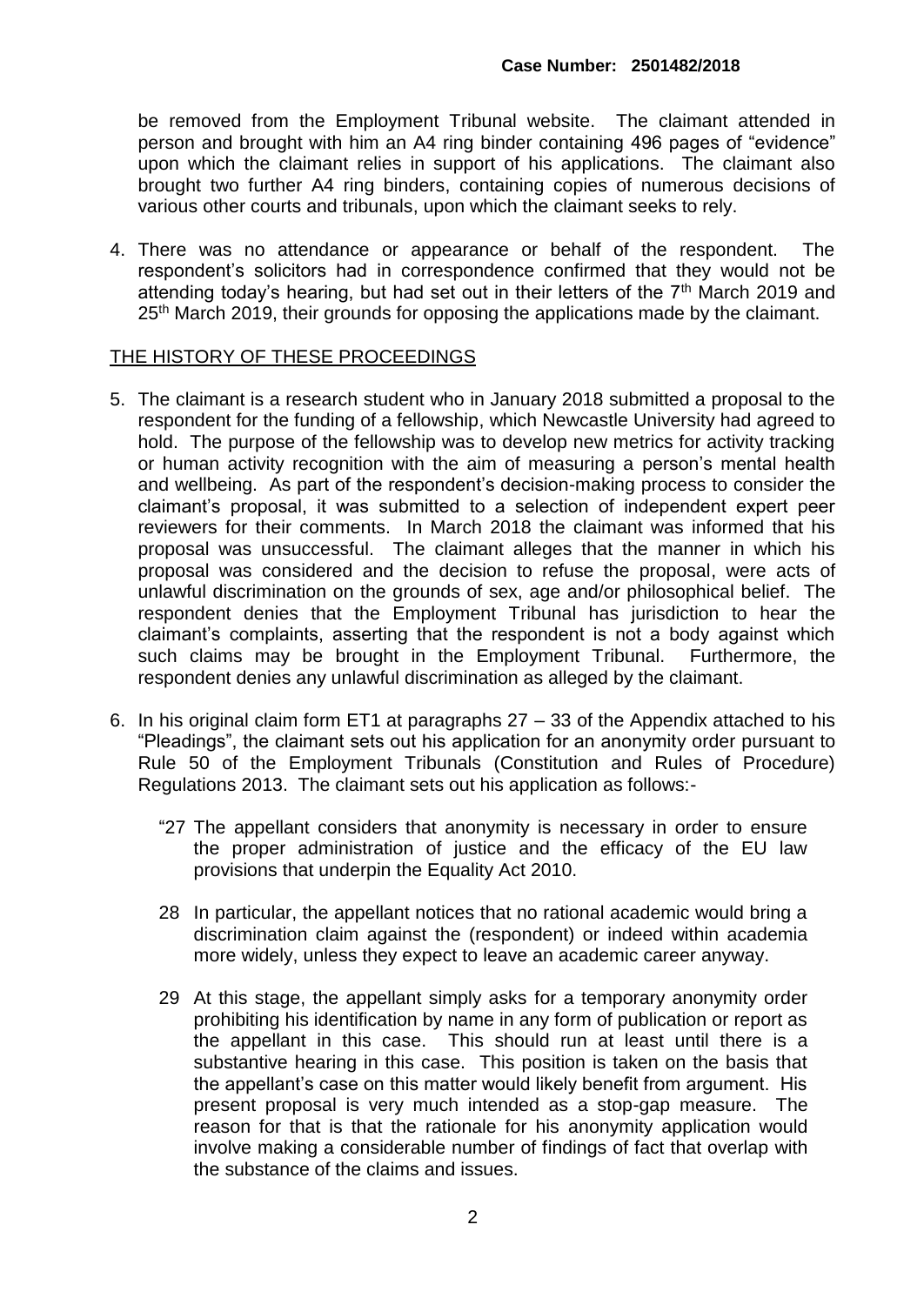- 30 The appellant claims this as of right, based upon the European Union Law principles of "efficacy", or alternatively on the basis allowed in Scott v Scott (1913 UKHL2). It is also submitted that his claim satisfies the test of British Broadcasting Corporation (BBC) v Roden – 2015 UKEAT-0385-14- 120, namely that the principle of open justice is of paramount importance and derogations can only be justified when strictly necessary as measured to secure the proper administration of justice.
- 31 At this stage the appellant presents a summary of his arguments on this matter.
	- a) there is widespread discrimination and systematic non-compliance with the Equality Act 2010 within academia generally and existing research funding processes. Even (the respondent) seems to accept that.
	- b) however, it is very rare for the Equality Act 2010 to be enforced within academia – indeed, there has never been litigation against a research council (to the appellant's best knowledge) and claims more generally within academia are rare.
	- c) this means that a fear in terms of negative consequences is preventing people from feeling able to bring forward their discrimination claims and have them adjudicated on.
	- d) this fear is evidently rational and is the natural effect of the existing model of how academia operates. By way of example:
		- i) the respondent themselves claim that their own peer review process is insecure in respect of outside interference
		- ii) most academic decisions take place within an international academic community, which unsurprisingly has no mechanism for (or interest in) protecting against victimisation
		- iii) academic careers are themselves international (they should not be, but that is the effect of the present system) which acts as a further chilling effect, because most countries do not have the European standards of protection.
		- iv) academic departments when hiring new staff, have a general process where the entire academic department is invited to evaluate the candidate, or at the very least, attend a presentation. The inevitable effect – especially with the publication of Employment Tribunal decisions on line – is that this matter would be known in most hiring processes that proceed to interview. There is no way of knowing for each rejection if it was discriminatory or not.
	- e) accordingly, although there is a law preventing victimisation, barring a radical overhaul of how the academic system in the UK operates, this is of little or no real effect. It therefore fails to produce the necessary protection.
	- f) the only salve is anonymity, given the small nature of an academic community and the general lack of enforcement of discrimination law.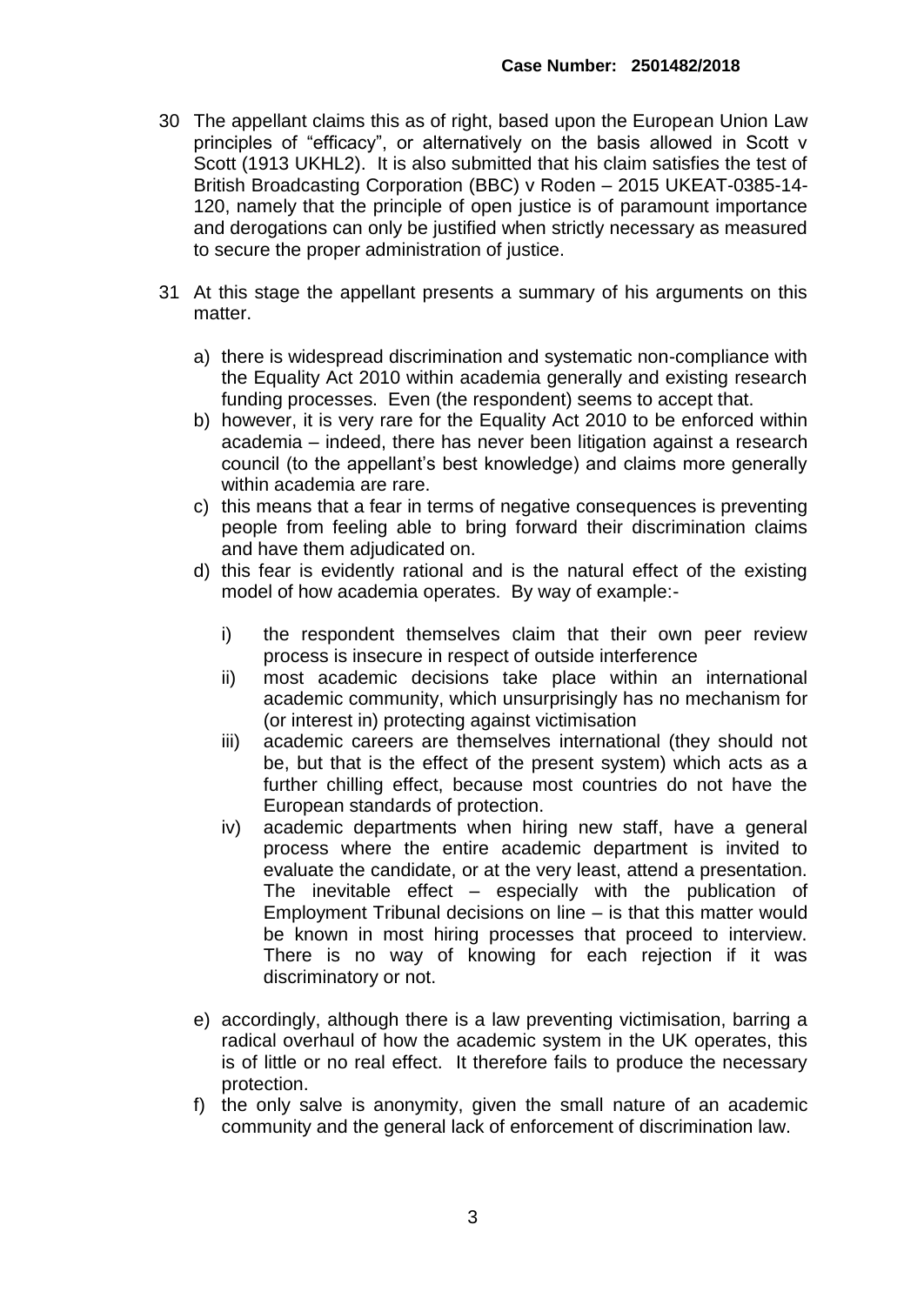- 32 It is further submitted that anonymity should be granted by default in respect of matters concerning academia, following the EU principle of "efficacy", as this is the only way that the Equality Act 2010 (and the EU provisions it is supposed to be implementing) will have substantive effect. The failure to ensure anonymity has had the effect that virtually no-one will mount a challenge, with the absurd effect that awards – (such as Athena Swan) are being doled out for non-compliance with what the legislation requires. Anonymity would ensure appropriate behaviour in line with the Act and EU provisions going forward. It is the only solution and that makes it as of right, as the appellant would contend.
- 33 The appellant should therefore be grateful if a temporary anonymity order would be granted."
- 7. The case first came before Employment Judge Shore for a private preliminary hearing on 18<sup>th</sup> October 2018. On that occasion case management orders were made, but despite the claimant being present in person, the claimant's application for an anonymity order was overlooked. In a letter dated 11<sup>th</sup> November, the claimant asked for the application for an anonymity order to be considered by Judge Shore. In a judgment promulgated on 26<sup>th</sup> November 2018, Judge shore refused the applications, stating that:-

"The claimant's application for an anonymity order and/or an order that the judgment in this matter dated 26<sup>th</sup> October 2018 not be published is refused."

The relevant extracts from Judge Shore's reasons are as follows:-

"The claimant's application is predicated on the assertion that anonymity is necessary to ensure the proper administration of justice. His rationale is that no rational academic would bring a discrimination claim against the respondent. His argument is developed on the basis that he is bringing a discrimination claim and that it is rare for such claims to be brought against a research council. He therefore draws the conclusion that the fear of negative consequences prevents people from bringing claims. He appears to ignore the fact that such fear, if it exists, has not stopped him with bringing this case. He then makes a number of assertions regarding the unfairness/discrimination inherent in the system which, at this stage, have not been proven. It is then submitted that any case concerning "academia" should attract a grant of anonymity for the claimant, to give efficacy to the Equality Act 2010. The claimant says that his position in this case "would likely benefit from argument". I interpret that to mean that he doesn't know what his claim is and is, like Mr Macawber, hopeful that something will turn up. That was certainly the thrust of the arguments he put in person at the hearing when arguing for an extensive order for the discovery of documents".

 Judge Shore made reference to the authorities quoted by the claimant, namely **Scott v Scott** and **BBC v Roden**. Judge Shore made reference to the provisions of Rule 50(2) and concluded as follows:-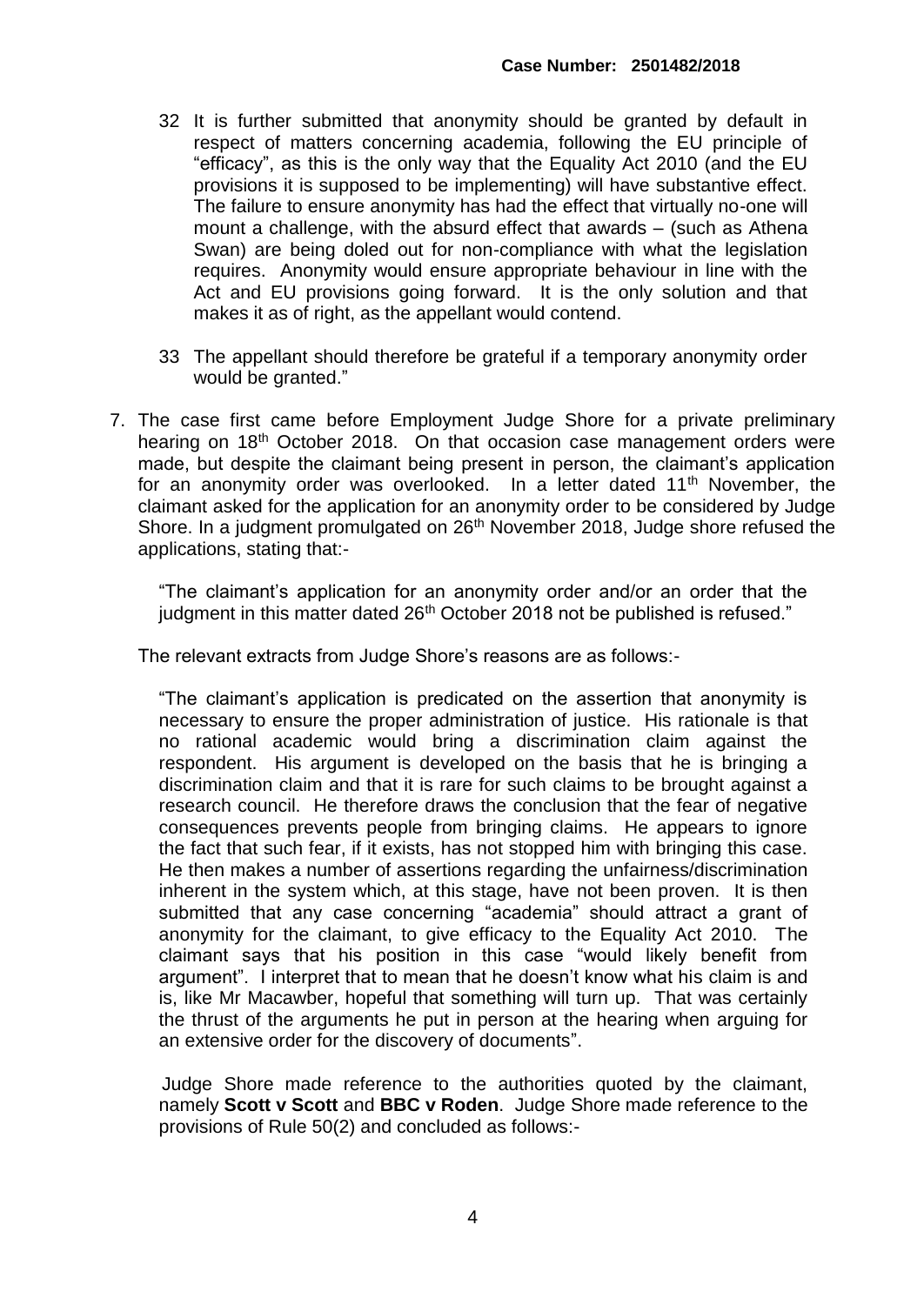"I find that the claimant has not made out a case for derogating from the principle of reporting court proceedings in full. I find that the claimant's right to privacy under Article 8 of the European Convention in Human Rights does not outweigh the public interest in the open administration of justice and freedom of expression under Article 10. The nature of the claimant's claim has a public interest element, as the respondent administers grants of approximately £6 billion. His application for an order under Rule 50 is therefore dismissed."

8. By letter dated 3<sup>rd</sup> December 2018 addressed to the Employment Tribunal, the claimant states:-

"I intend to appeal the decision to the Employment Appeal Tribunal. Accordingly I ask for an interim anonymity order (and removal of all decisions from the tribunals website and BAILII) until the later of:-

- i) the 42 day deadline to apply to the Employment Appeal Tribunal (from today's date, at least according to the covering letter)
- ii) the determination of any application (if made I will send evidence to the employment tribunal when it is submitted, if directed to do so) by the Employment Appeal Tribunal

I would observe that the decision is fundamentally flawed (and thus any appeal to the Employment Appeal Tribunal should inevitably succeed).

9. The claimant goes on to state that his primary concern is not victimisation by respondent, but by other academics.

10.The matter than came before Employment Judge Garnon for a further private preliminary hearing on 17<sup>th</sup> January 2019, pursuant to the earlier orders made by Employment Judge Shore on 18<sup>th</sup> October. The purpose of the second private preliminary hearing was to make further case management orders. On the 17<sup>th</sup> January, the claimant again attended in person and the respondent was represented by its solicitor, Mr Rees. Judge Garnon recorded in the second paragraph of his Notes of Discussion, the following:-

- 2. "The claimant is not content with some earlier orders made by Employment Judge Shore. It was thought he might appeal, but today he said he would simply make certain applications for a second time. I would not normally depart from the decisions of another Employment Judge. I believe, on the facts known to him at the time, his decisions were ones I would have made. As Employment Judge Shore recorded, the case management discussion was listed fbeore a one-day hearing, due to start at the same time. The claim form is enormous. It is largely as a result of the orders made by Employment Judge Shore, and the claimant's response to them, I now see the applications he is making more clearly.
- 6. Before we get to the public preliminary hearing, the claimant has made an application, which he will refine, for an order under Rule 50 of the Employment Tribunal Rules of Procedure 2013 for an anonymity order. Today Mr Rees took a fairly neutral stance. I can see why the claimant is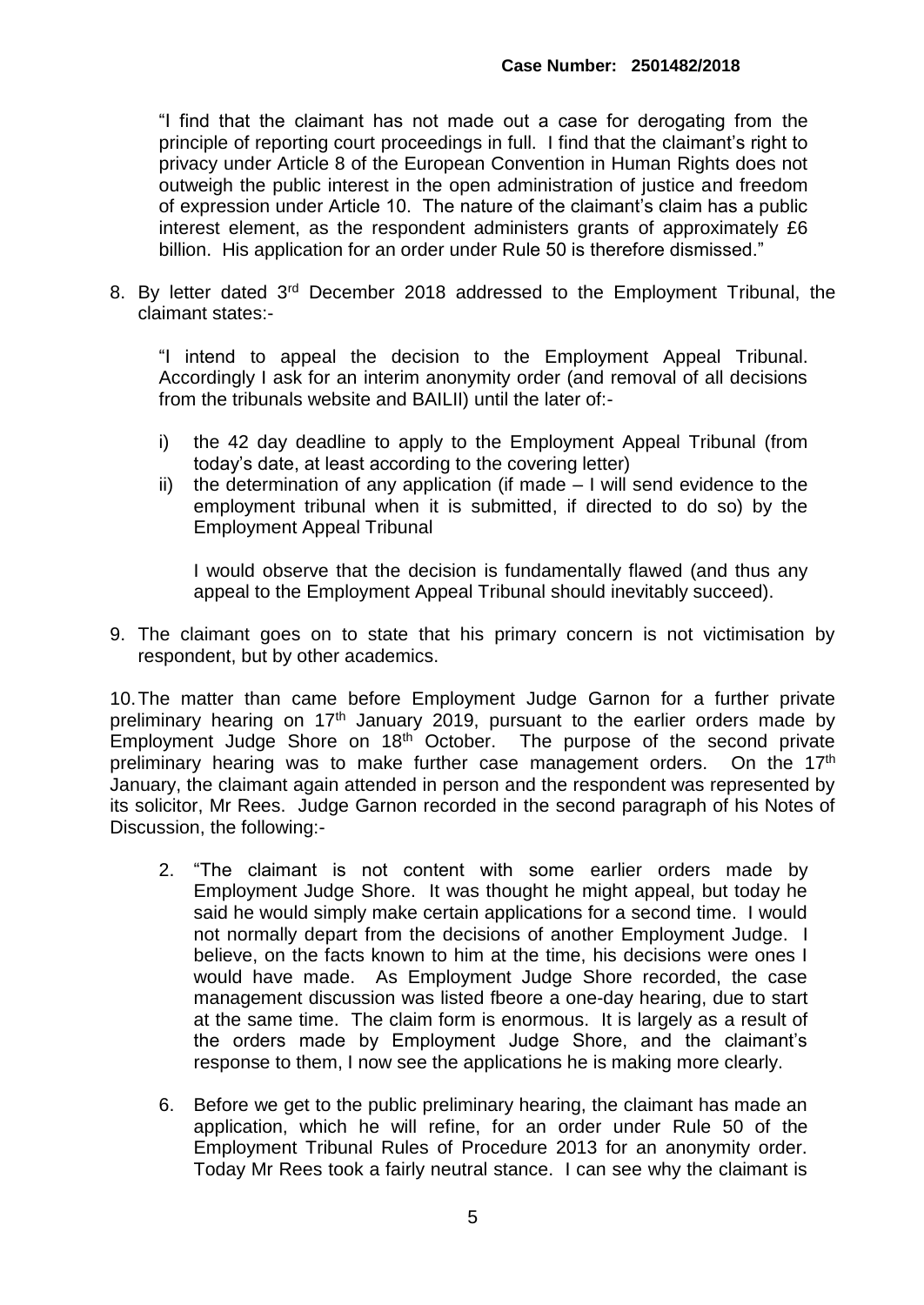making this application more clearly now than I could before he explained at this hearing. I must draw his attention to Rule 50 (2) which says the tribunal shall give full weight to the principle of open justice. In short, even if both parties agree to an anonymity order, the Tribunal has to decide whether one should be made."

- 11.Employment Judge Garnon went on to order the claimant to send to the tribunal and respondent his application for an anonymity order, "**concisely specifying the grounds upon which one should be made.**" The matter was then listed for a oneday hearing to consider the application for an anonymity order, on 11<sup>th</sup> March.
- 12.Under covering letter dated 20th February 2019, the claimant submitted, "my submission as directed by Employment Judge Garnon". That submission runs to 35 closely typed pages, with footnotes. It was that document, along with the bundle of "evidence" and the two bundles of authorities, which were produced and relied upon by the claimant before myself. The hearing on 11<sup>th</sup> March began at 10.10am and ended at 4.20, with a one-hour break for lunch. As mentioned in my case management summary from that occasion, during the lunch break I urged the claimant to distil, but not dilute, the volume of material which he wished to put before the Tribunal in support of his application for an anonymity order. Despite that request, the claimant insisted upon referring to much of the material he had collated, all of which he believed supported his application. As a result, it was impossible for me to reach a decision upon the application within the time available.
- 13.Having discussed these matters at length with the claimant during the hearing itself, I raised with the claimant what I considered to be the main thrust of his arguments. Those would appear to be that as a member of "academia", the claimant is far more likely to be the victim of retaliatory action for bringing these proceedings than would any other person, such as someone working on a building site or in a factory. I asked the claimant to explain why his situation was so different to the average working person, who may also feel somewhat reluctant to bring proceedings in the Employment Tribunal against their employer, in case subsequent potential employers learned of their involvement. I explained to Mr Kirkham that the myriad of arguments which he now sought to raise and in particular the manner in which he does so, is quite simply, not helping his case. I carefully explained to him that what I required was clear and cogent evidence as to why I should derogate from the basic principle of open justice. I suggested to the claimant that he should distil from the hundreds of pages of information which he has supplied, a concise summary/closing submission containing all of the matters upon which now seeks to rely, following our lengthy exchange at the hearing on  $11<sup>th</sup>$  March. The claimant has now done so, copying the same to the respondent's solicitor. I have taken that closing submission into account in considering the claimant's applications for both an anonymity order and the removal of any judgment and decisions from the Employment Tribunal`s website.

### THE LAW

14.**Rule 50** of the Employment Tribunal Rules provides as follows:-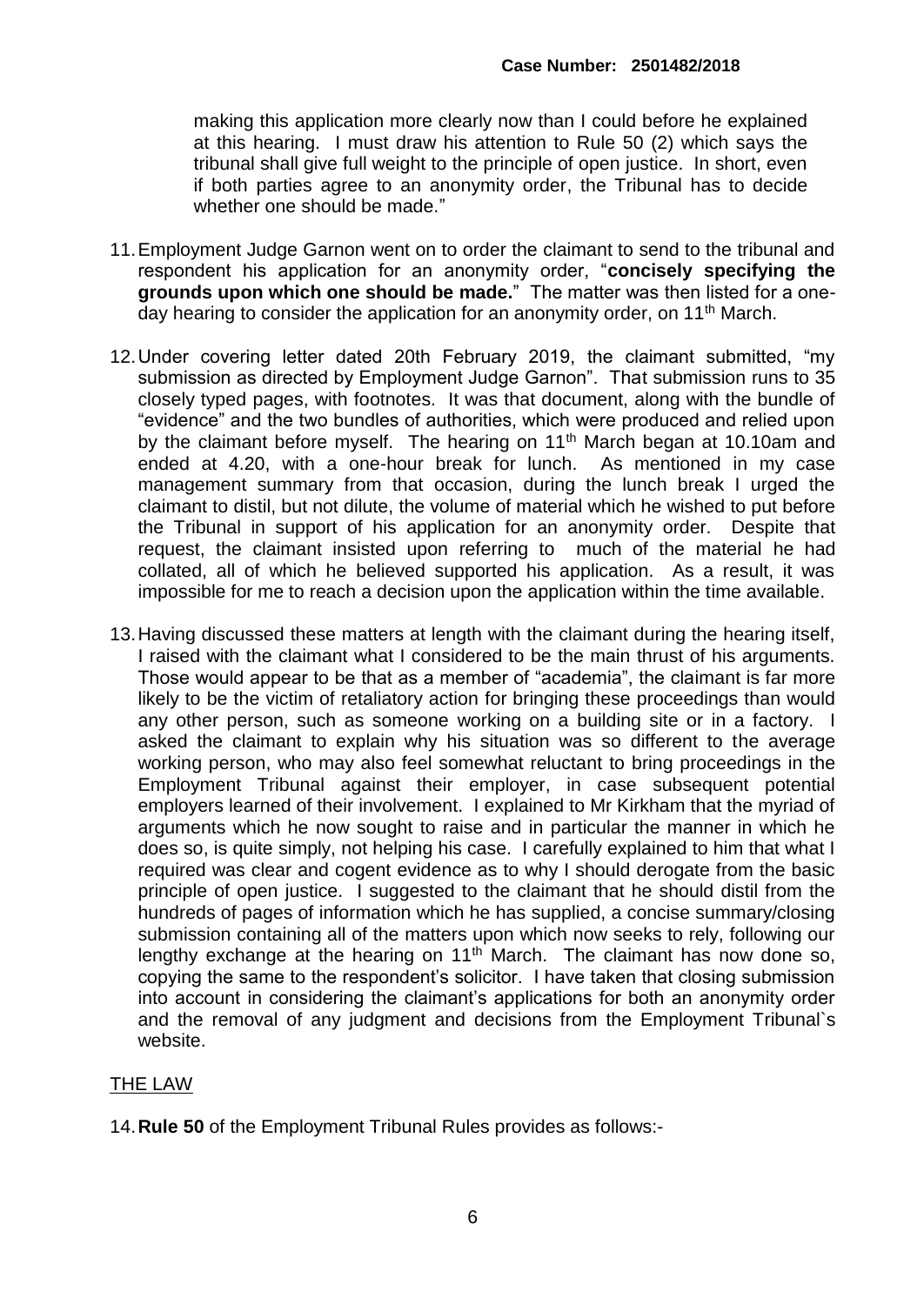- (1) The Employment Tribunal may at any stage of the proceedings on its own initiative or on application, make an order with a view to preventing or restricting the public disclosure of any aspect of those proceedings so far as it considers it is necessary in the interests of justice or in order to protect the Convention rights of any person or in the circumstances identified in section 10A of the Employment Tribunals Act.
- (2) In considering whether to make an order under this rule, the Tribunal shall give full weight to the principle of open justice and to the Convention right to freedom of expression.
- (3) Such orders may include-
	- (a) an order that a hearing that would otherwise be in public be conducted in whole or in part in private
	- (b) an order that the identities as specified parties, witnesses or other persons referred to in the proceedings should not be disclosed to the public, by the use of anonymisation or otherwise, whether in the course of any hearing or in its listing or in any documents entered on the Register or otherwise forming part of the public record
	- (c) an order for measures preventing witnesses at a public hearing being identifiable by members of the public
	- (d) a restricted reporting order
- 15.The claimant's application does not engage those restrictions on publicity which are normally imposed by virtue of Sections 11 and 12 of the Employment Tribunals Act, namely sexual misconduct allegations or disability cases. Furthermore, the claimant's is not one which could be described as a national security case.
- 16.The "principle of open justice" is simply that justice is administered by the courts in public and is therefore open to public scrutiny (**Scott v Scott – 1913 AC 417).** Following the implementation of the **Human Rights Act 1998**, which came into force in 2000, the House of Lords signalled a change to that approach in the case of **re S (2005-1AC 513**). In that case a mother was charged in a criminal trial with the murder of her son but she had another child, a boy aged 5, S. There was evidence from a psychiatrist before the court that if the mother was identified, the effect on S would be "significantly harmful". The judge at first instance made an order preventing publication of the name of the mother and S`s identity in the newspapers and elsewhere. The papers appealed. They lost in the Court of Appeal but were successful in the House of Lords. The decision of the House of Lords is based upon the interplay between **Article 8** of the ECHR, the right to respect for privacy and family life, and **Article 10**, the right to freedom of expression. The House of Lords identified four propositions which will apply whenever consideration is being given to questions of anonymity:
	- i) first, neither article of the ECHR has precedence over the other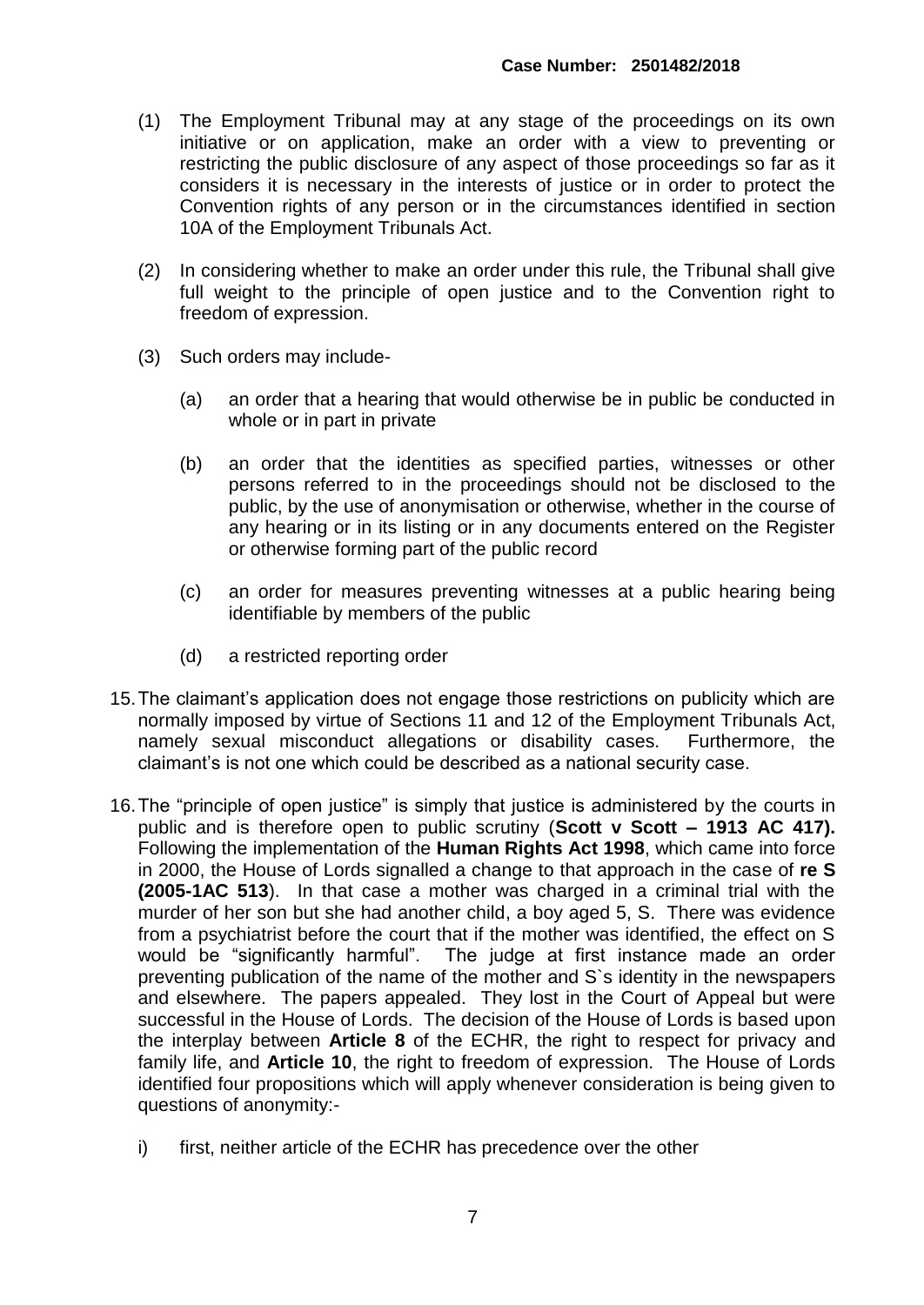- ii) secondly, where the values under the two articles are in conflict, an intense focus on the comparative importance of the specific rights being claimed in the individual case is necessary
- iii) the justifications for interfering with or restricting each right must be taken into account
- iv) finally, a proportionality test must be applied in an ultimate balancing exercise

Adopting that approach and giving greater importance to the principle of open justice than the Court of Appeal had done below, the House of Lords decided that although S would suffer distress, the Article 10 rights at issue, particularly the freedom of the press to report criminal trials which promoted public confidence in the administration of justice, led to the conclusion that anonymity should not be granted.

- 17.The Employment Appeal Tribunal has provided guidance in a number of recent cases, which assist the Employment Tribunal as to how to proceed in exercising powers under Rule 50. In **F v G (2012 ICR 246**) Underhill J was considering the predecessor to Rule 50 which was promulgated under the 2004 rules. However, his approach may be helpful in understanding Rule 50 of the 2013 rules. He made the point that the default position is that it is in the public interest that the full decisions of Tribunals, including the names of parties, should be published. That followed the direction of travel set by **Re S**, but nonetheless he decided that on the facts of the **F v G** case, a restricted reporting order was appropriate.
- 18. A different view was taken by the Employment Appeal Tribunal in **EF v AB (2015 IRLR 619),** in overturning the decision of the Employment Tribunal and granting a permanent restricted reporting order. The claimant had made allegations of sex discrimination and harassment against the CEO (EF), which included salacious allegations against the CEO`s wife (NP). The claims were unsuccessful and Mrs Justice Slade considered the Article 8 right to privacy and the countervailing Article 10 right to freedom of expression and concluded that, save for the principle of open justice, there was no public interest in revealing the identity of NP or EF. Accordingly, the Article 8 rights outweighed those under Article 10 and the principle of open justice.
- 19. In **BBC v Roden (2015 ICR 985)** Mrs Justice Simler decided that the Tribunal had wrongly granted an anonymity order to the claimant. The claimant had been employed by the BBC as a development officer working with young people. He was dismissed when the BBC was told by the police that he posed a risk to young men. He had in fact been dismissed from an earlier job because of allegations of serious sexual assaults. When he applied for his job with the BBC, he had not told the BBC about this history. He nonetheless brought a claim for unfair dismissal after he was dismissed and sought and obtained anonymity at first instance. The Employment Judge granted anonymity mainly because he thought that the public would conclude that the claimant had actually committed the alleged sexual offences, when those matters had never been the subject of any trial. The truth or falsity of those allegations were not an issue before the Employment Tribunal. The judge thought that if matters became public by identification of the claimant, this could have devastating consequences for him. However, Simler J in the Employment Appeal Tribunal, allowed the BBC's appeal from the decision. The starting point was the principle of open justice and the right to freedom of expression under Article 10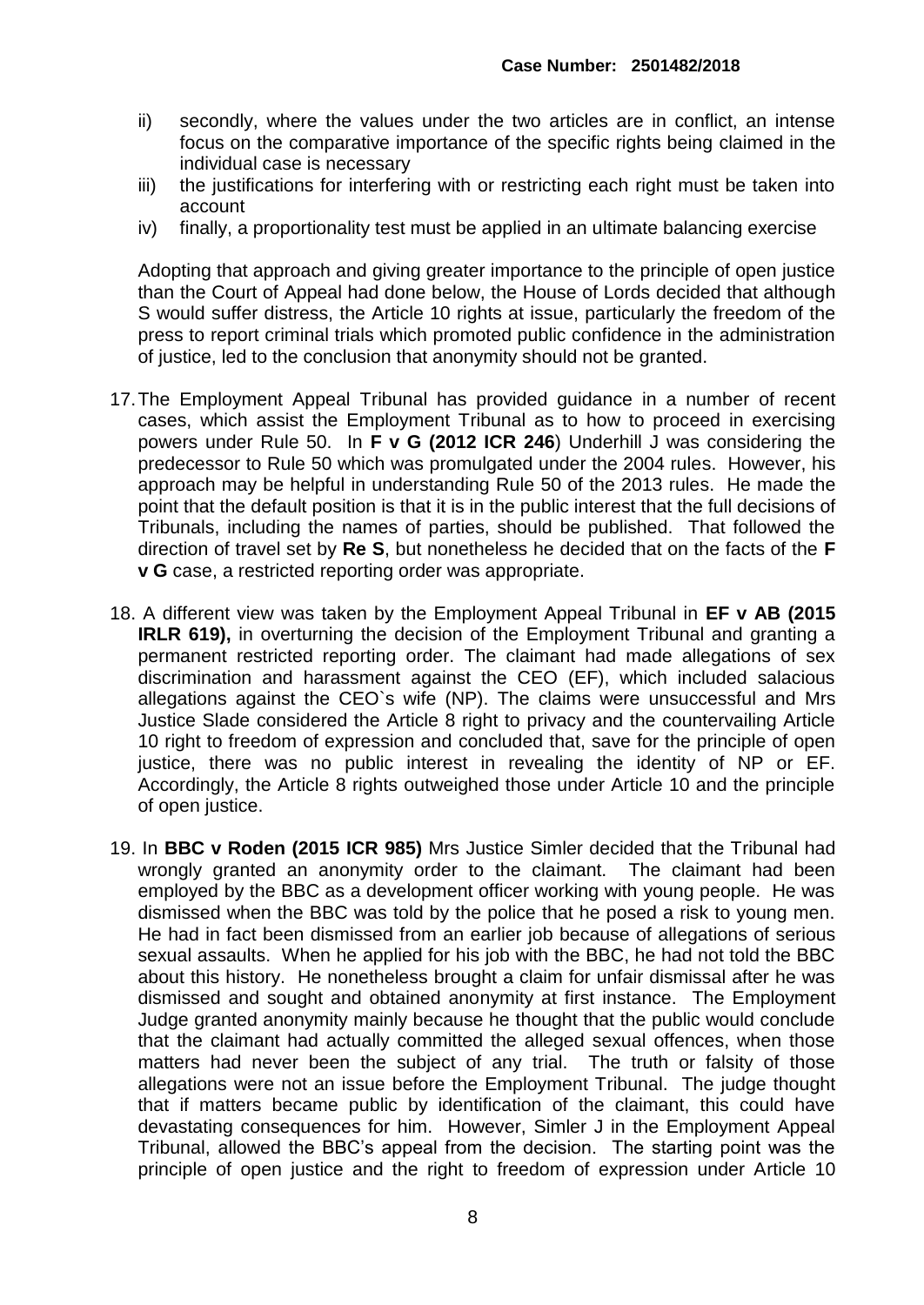ECHR. Derogation from that principle could only be justified when it was strictly necessary in the interests of justice. The risk of the public misunderstanding that the claimant had been found to have committed the offences was not enough to justify derogation from the principle of open justice. The public could distinguish between mere suspicion and proven charges.

- 20.In **Fallows v NGN (2016 IRLR 827)** proceedings were brought by Sir Elton John's hairdresser, alleging sexual misconduct. The respondent sought privacy orders under S11 ETA and those applications were unsuccessful. The Employment Appeal Tribunal granted a restricted reporting order pending a full hearing, but the claim was then settled. NGN asked for the restricted reporting order to be lifted and the EAT agreed, stating that there was strong public interest in the story and the behaviour of the respondent as an employer was a legitimate subject for public scrutiny.
- 21. The principles which follow from those decisions may be summarised as follows;
	- a) The weight afforded to Article 8 rights of the claimant will be low in circumstances where the claimant has chosen to bring proceedings in a public tribunal.
	- b) Mere publication of embarrassing or damaging material is not a good reason for restricting the reporting of a judgment.
	- c) Where a claimant`s motivation in bringing proceedings has been part of a campaign of revenge or blackmail, this will be a factor in favour of granting a restriction to a respondent
	- d) Where publication impacts upon Article 8 rights of children or vulnerable individuals, orders will be more readily granted
	- e) Clear and cogent evidence is required to derogate from the public interest in full publication.
- 22. Those principles were revisited by the employment appeal tribunal in A v The Secretary of State for Justice (2018 UKEAT-0263-17-1303), when Her Honour Judge Tucker made the following observations:-

"in my judgment, in order to make an Order, the tribunal is required to analyse two fundamental matters. First it must consider the basis on which the order would be made under rule 50(1). Secondly, it must consider the importance of the principle of open justice, give full weight to it and to the right to the freedom of expression. As regards the first of these two matters, the restriction on public disclosure can only be imposed insofar as the tribunal considers that it is necessary for at least one of the three specific matters:-

- i) the interest of justice
- ii) in order to protect the convention rights of any person. The terms of the rule make expressly clear that those individuals are not restricted to the parties or witnesses (see rule 50(3))
- iii) the circumstances set out in section 10(A) of the Employment Tribunals Act 1996 (relating to the disclosure of confidential information). With regards to the second matter, when considering whether to make an anonymization, order the Tribunal must give full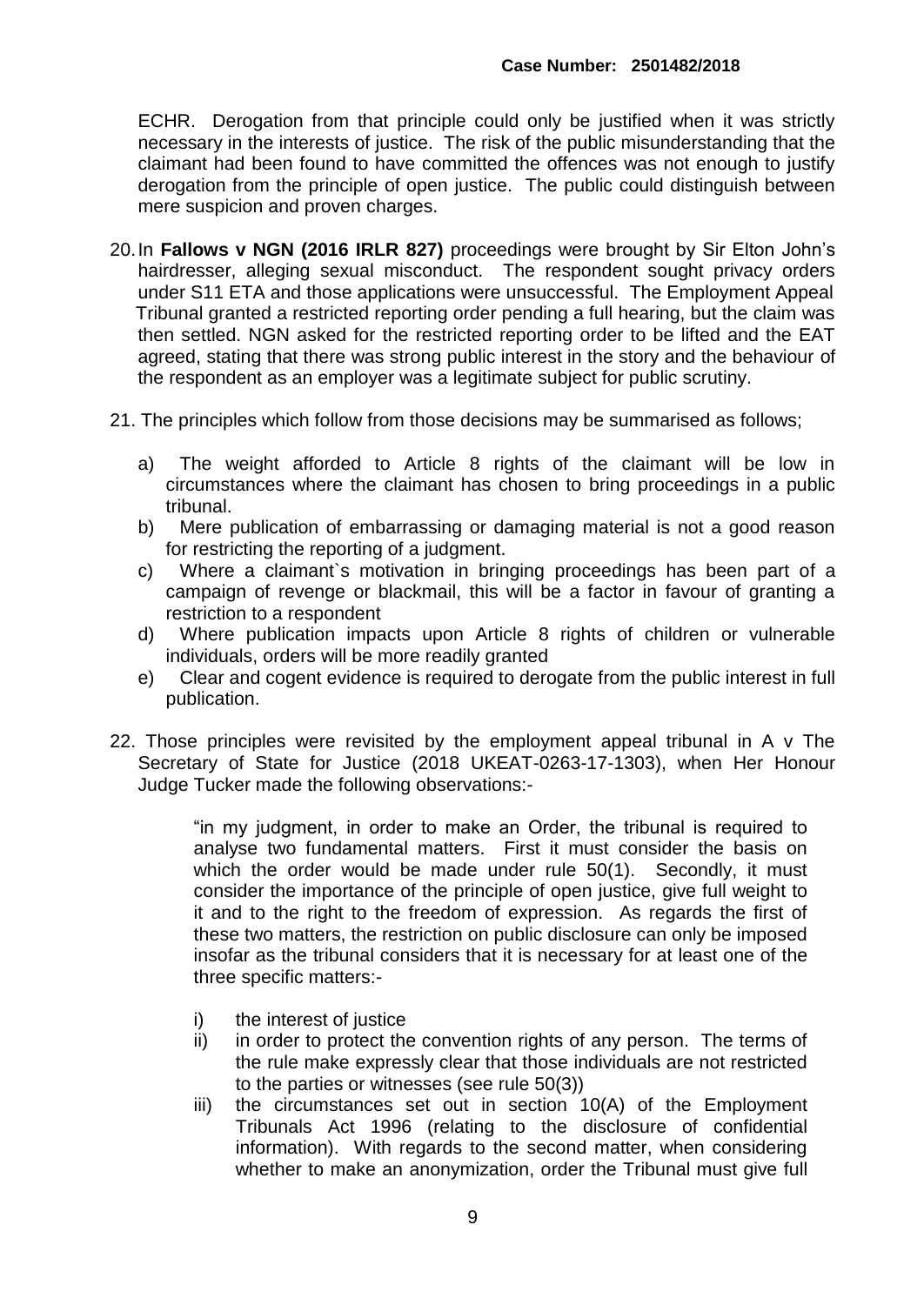weight to the principle of open justice and the right to freedom of expression. In common with many other convention rights, that principle and those rights are not absolute. The correct approach to those issues requires a proper evaluation of competing rights, balancing one against the other before reaching a decision. That exercise will of course be flawed if the tribunal has not first identified why the order may be necessary.

23. In a very recent decision of the employment appeal tribunal in the case of Ameyaw v Price Waterhouse Coopers Services Limited (UKEAT/244/18), promulgated on 4<sup>th</sup> January 2019, Her Honour Judge Eady QC carried out a thorough of the case as set out above and drew attention to the provisions of Article 6(1) of the ECHR, which states:-

"in the determination of his civil rights and obligations or of any criminal charges against him, everyone is entitled to a fair and public hearing within a reasonable time by an independent and impartial tribunal established by law. Judgment shall be pronounced publicly but the press and public may be excluded from all or part of the trial in the interest of the morals, public order or national security in a democratic society, where the interests of juveniles or the protection of the private life of the parties so require, or to the extent strictly necessary in the opinion of the court in special circumstances where publicity would prejudice the interests of justice."

- 24. Honour Judge Eady reminded the parties that the principle of open justice whether derived from common law or from the ECHR – is therefore a fundamental aspect of the rule of law, which can only be curtailed where other competing rights are engaged such as to effectively mean that, in that case, justice would otherwise be denied. It is principle that does not simply require that judicial hearing should generally take place in public, it also requires that judgments will generally be publicly available. This is not only a consequence of the right to a fair trial under article 6, it is also an aspect of the article 10 right of freedom of expression, which encompasses the right to impart and receive information.
- 25. Judge Eady commented that, as well as allowing for a restriction in cases concerning confidential information, rule 50 provides that restrictions on publicity may be imposed both in the cases expressly referred to at sections 11 and 12 of the Employment Tribunals Act 2006 (Sexual Misconduct Allegations – Disability Cases) but also more generally. The wider ability to restrict publicity derives from the Secretary of State's general power to make procedural regulations for employment tribunals under section 7 of the Employment Tribunals Act, whether read by itself or construed in accordance with section 3 of the Human Rights Act 1998 (Fallows v News Group Newspapers).
- 26. At paragraph 48 of her judgment, Judge Eady states as follows:-

"should the tribunal be satisfied that an article 8 right is engaged, in exercising its discretion under rule 50, it will need to consider whether the interests of the owner of that right should yield to the broader interests established by the rights afforded by articles 6 and 10. In carrying out the balancing exercise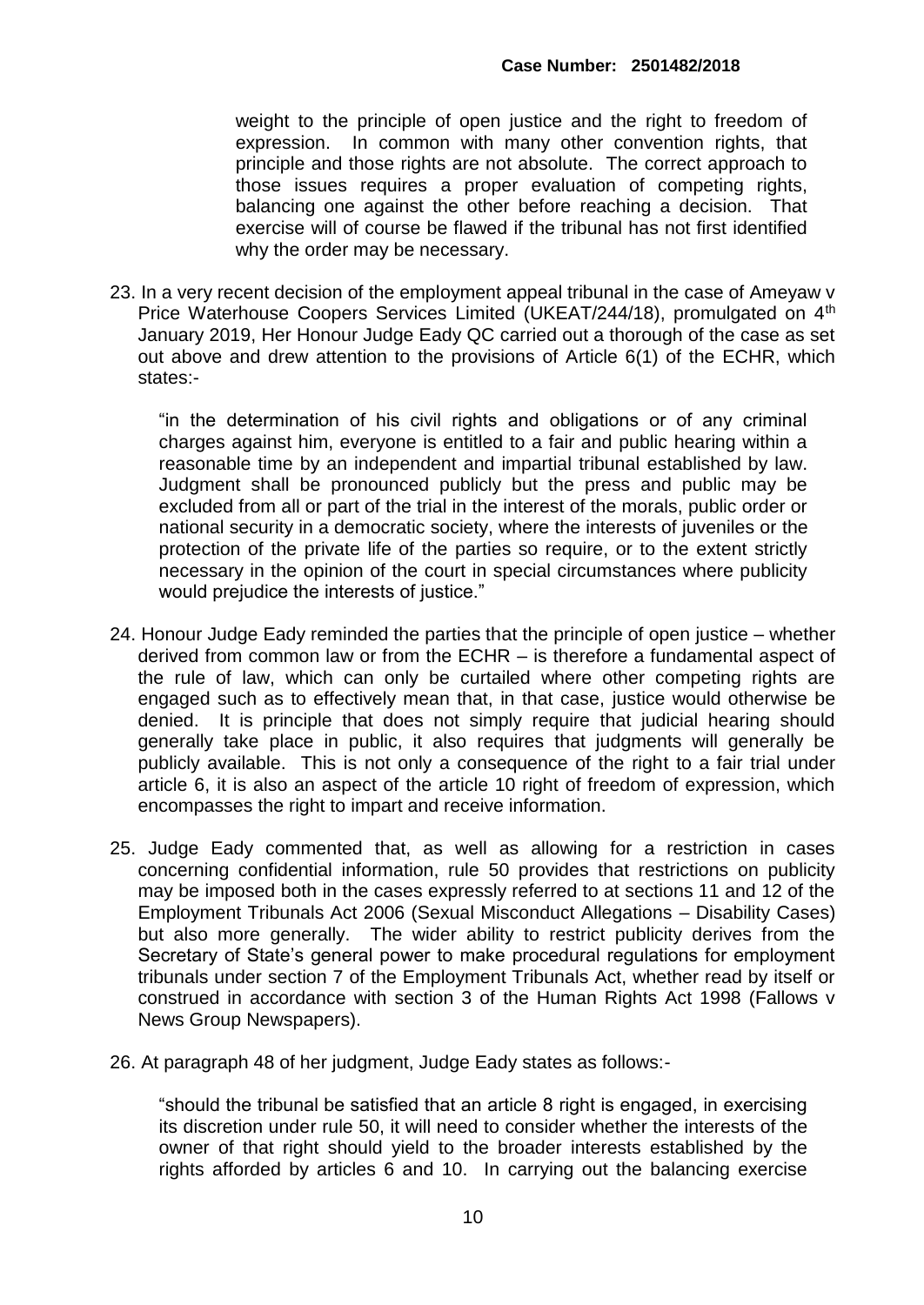thus required, the employment tribunal will be guided by the following principles derived from the case law:-

- i) the burden of establishing any derogation from the fundamental principle of open justice or full reporting lies on the person seeking that derogation
- ii) it must be established by clear and cogent evidence that harm will be done by reporting to the privacy rights of the person seeking the restriction on full reporting so as to make it necessary to derogate from the principle from open justice
- iii) where full reporting of proceedings is unlikely to indicate whether a damaging allegation is true of false, the tribunal should credit the public with the ability to understand that unproven allegations and no more than that
- iv) where such a case proceeds to judgment, the tribunal can mitigate the risk of misunderstanding by making clear it is not adjudicated on the truth or otherwise of the damaging allegation.
- 27 In addition to dealing with those principles, Judge Eady in **Ameyaw** made clear that there is no power vested in the Employment Tribunal to determine that a judgment should not be entered in the Register of judgments which employment tribunal is obliged to maintain pursuant to Regulation 14(1) of the 2013 regulations and Rule 1(1) of the Employment Tribunal Rules. Regulation 14(1) states:-

"the Lord Chancellor shall maintain a register containing a copy of all judgments and written reasons issued by a tribunal which are required to be entered in the register under schedules 1 to 3.

Rule 1(1) defines "register" as the:-

"register of judgments in written reasons kept in accordance with regulation 14 of the 2013 regulations.

By rule 67, it is provided that:-

"subject to rules 50 and 94, a copy shall be entered in the register of any judgment and if any written reasons for a judgment."

28 At paragraph 49 of her judgment, Judge Eady states, "as is apparent from the ET rules, there is no power vested in the employment tribunal to determine that a judgment should not be entered in the register and the limited power that exists to exclude written reasons from the register relates to only national security cases."

### THE CLAIMANT'S SUBMISSIONS

29 In advance of the hearing on  $11<sup>th</sup>$  March, the claimant submitted a thirty-five page submission, setting out in detail his grounds for the application for an anonymity order. The claimant acknowledges that the tribunal must carry out a balancing exercise between the common law principle of open justice, the article 10 rights to freedom of expression and the article 8 rights to privacy. The claimant states that, "the lack of effective protection from victimisation in EU law is a "knock-out blow" that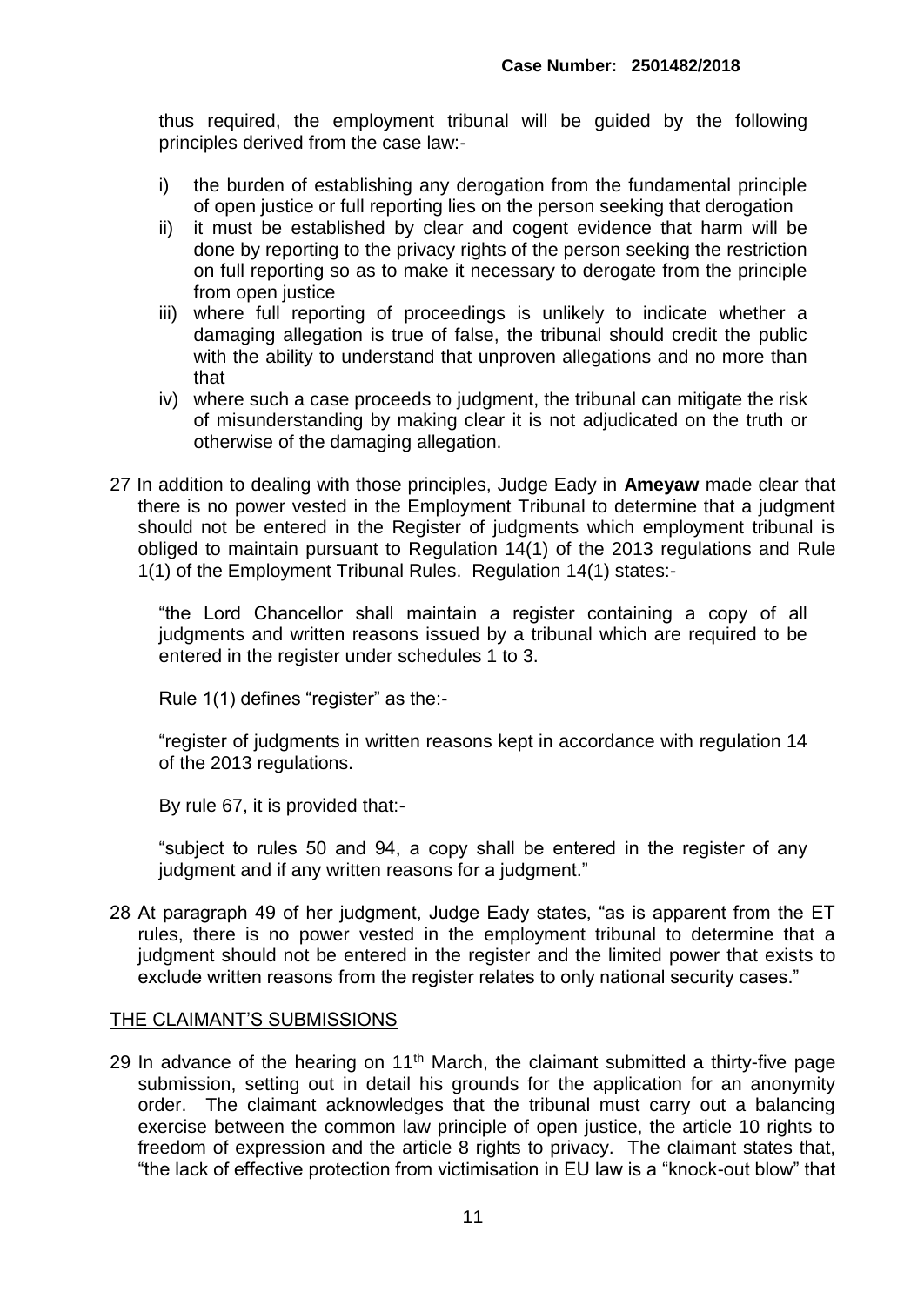requires anonymisation. There is no further balancing exercise to carry out because EU law would trump any human rights act 1998 (and thus ECHR or common law type) exercise.

- 30 The claimant goes on to set out how "the academia problem" is such that it should be treated as something different to other areas which are entitled to the protection of the anti-discrimination legislation. The claimant make the following points:-
	- This claim is very distinctive. It seeks to challenge the operation of the wider academic community as being discriminatory insofar as they are being administered by the respondent. In other words it challenges the system rather than simply individual acts by act those within it. It effectively says that the academic system is not primarily founded on merit and therefore that the senior academics (who take most decisions) are not necessarily not there on the basis of ability.
	- There is a wide swathe of academic community who are effectively unprotected by discrimination law.
	- This presumably is because no-one has brought a challenge of this nature before. The tribunal in this case will likely be dealing with literally dozens of novel points of law – indeed, just the jurisdictional defence of the respondent would (if successful) amount to radically reshaping the jurisdiction of the tribunal under the Equality Act 2010.
	- The claimant has no doubt that if the tribunal were to name the claimant, he will be blamed by the respondent for a whole batch of decisions it would take about scientific funding going forwards.
	- The claimant doubts that the mainstream press would have any interest in it. However, the academic trade press would presumably be very interested in reporting the outcome.
	- Many decisions are effectively taken by "blackballing" one critical reviewer or programme committee member is often enough to get a paper rejected. There is no accountability in respect of decision makers, as the person subject to those decisions does not know who has taken the decision, or in most cases, why.
	- The academic decision making processes are well known to be biased in respect of protected characteristics. There is extensive statistical evidence in favour of that point.
	- Essentially, there is no effective protection from victimisation in these peer reviews systems whatsoever.
	- In practice there is no real effective protection from victimisation discrimination law is being systematically not being complied with and that what little protection exists is populist and more realistic in nature (as one would expect with voluntary compliance).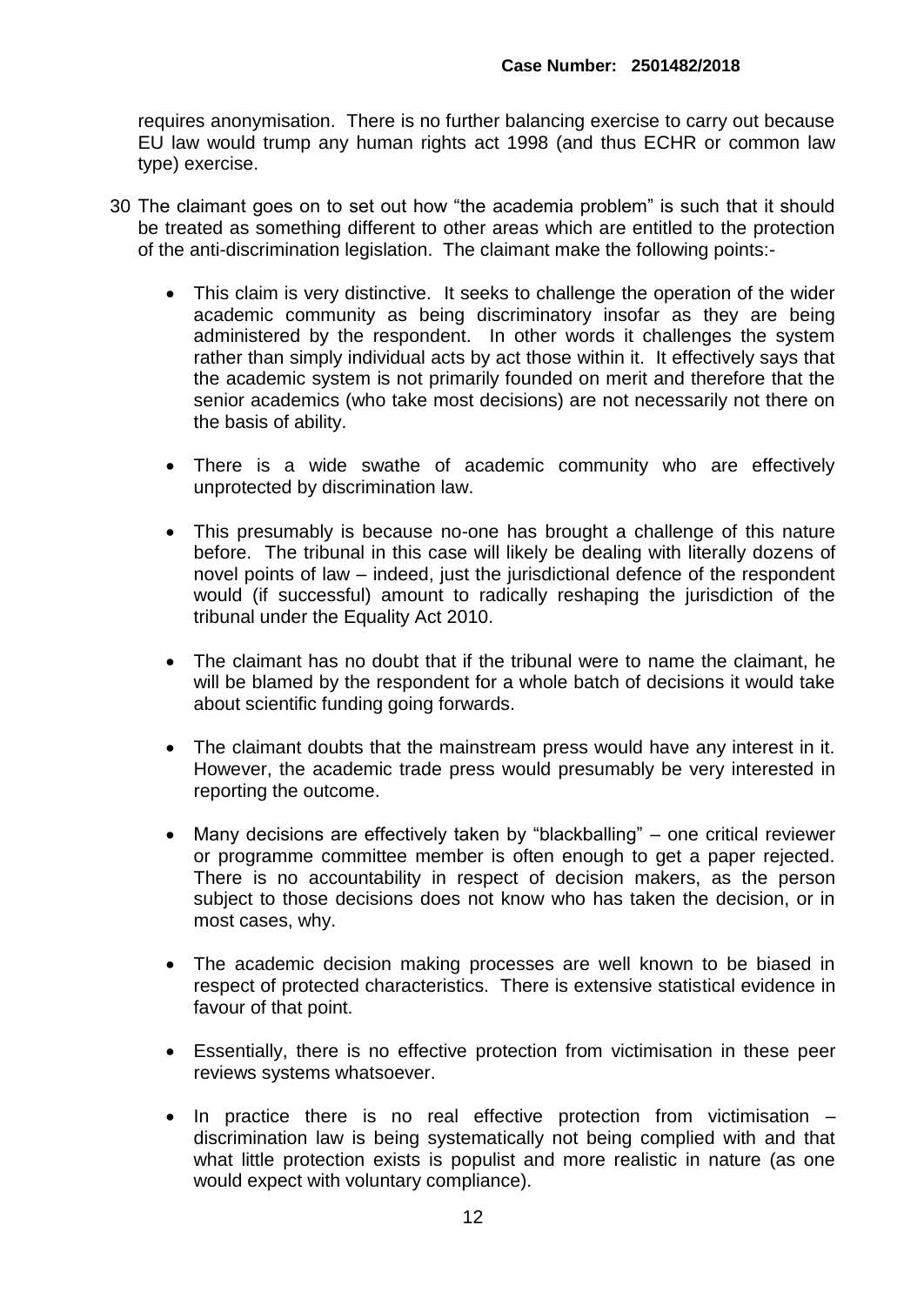- In short, asides anonymity, there is no way of the tribunal protecting the claimant or anyone similarly situated. The answer is therefore anonymity. The employment tribunal cannot protect anyone directly from an individual act of discrimination, because it is not presently an effective deterrent. Nor is it possible to get just satisfaction.
- 31 The claimant goes on to set out what he describes as "the impact of the claimant being identified", in the following terms:-
	- The action would be economically pointless. Even if the claimant won his case the overall loss he would make in the medium term would far outweigh the amount of compensation he would expect to gain from the respondent.
	- The claimant's own academic career would also have a question mark upon it. The main issue from the claimant's point of view is the failure to award the qualification to which he was entitled.
	- There would be a substantial degradation in the claimant's ability to be critical as an academic in the future.
	- The claimant has the risk of more public retaliation aimed at him.
- 32 The claimant defence submits that failure to grant him anonymity would adversely impact upon the effective conduct of his trial. He states that he "would still pursue the core substance of the claim even if an anonymity order were to be refused. However this would be a purely public spirited act on his part." The claimant says that he is concerned that outside prospectives on the trial would negatively impact upon a fair hearing of his claims. He states that "making a complex case more complicated raises the risk of substantive injustice ie the case being wrongly decided either in full or in part." The general public would not benefit from a full and complete determination of the real issues in the case.
- 33 The claimant adds that in this case, the public interest in the protection from victimisation (and with it the fundamental principle of equal treatment) takes centre stage in the balancing exercise, alongside the public interest in open justice. The claimant acknowledges the principles set out in the authorities referred to above and submits that, on the facts of his case, the correct implementation of the balancing exercise must inevitably result in the granting of his application for an anonymity order.
- 34 At the end of the hearing on 11<sup>th</sup> March the claimant agreed with me that he would prepare a closing submission, setting out in concise terms, the main points arising from his ?? application, bundle of evidence and authority. The claimant has done so in a document submitted on 22<sup>nd</sup> March. The claimant considers that there are five matters which arise:
	- a) Is the claimant reasonably deterred by the atmosphere in academia and the risk of victimisation from pursing his claim if anonymisation is not granted?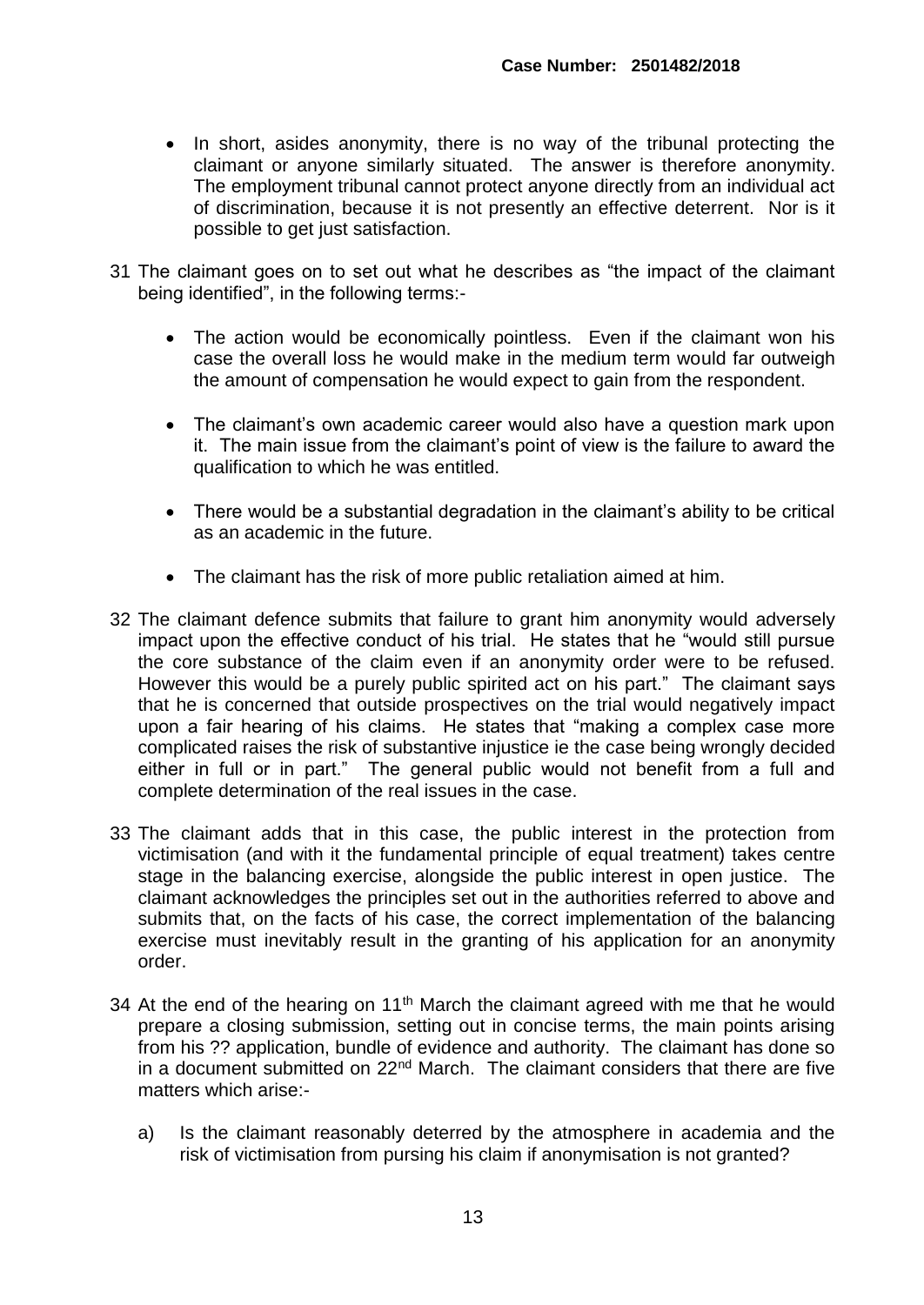- b) Is it practically possible for him to bring his claim if someone in the academic community were to victimise him?
- c) Without anonymity, could the tribunal offer him an effective remedy?
- d) Could the claimant sue in the employment tribunal, anyone who promulgated the fact that he was involved in these proceedings?
- e) What should be the outcome of the ultimate balancing exercise?
- 35 The claimant submits that he is reasonably deterred from continuing with his claim by the risk of victimisation. He refers to the "extensive documentary evidence" submitted to the tribunal in support of his original application. Those include "the regular collection of anonymous articles", the highly unpredictable system for younger academics, the claimant's own academic article and the forthcoming parliamentary select committee enquiry into the discriminatory practices of the respondent's distribution of funding. The claimant maintains that this all shows "the capricious nature of academic decision making". The claimant does not mention in his closing submission his earlier concession that he would "still pursue the core substance of the claim even if an anonymity order were to be refused.
- 36 The client asks whether there is a practical possibility of the claimant bringing further proceedings if he were to be victimised and states that "there is no practical possibility of the claimant bringing a claim if he is discriminated against by his fellow academics in a peer review or appointment process. The four core reasons for that are said to be the structure of the academic appointment model itself, "the use of effective blackballing", the international nature of decision making and that challenging individual acts of discrimination involves the disproportionate amount of work.
- 37 The claimant asks whether, without anonymity, there is an effective remedy for him if he succeeds before the tribunal on the substantive case. He insists that the answer to this question is "no". He states that he is "reasonably deterred" and in all probability if awarded the full outcome he expects, will make an economic loss. Therefore there is no effective remedy without anonymity. Accordingly the amount of financial loss should be viewed as a reasonable deterrent what is public interest litigation.
- 38 The claimant then asked whether he could sue for promulgation in the Employment Tribunal. The claimant insists that he could do so, on the basis that promulgation of the judgment in this case would amount to breach of sections 111 and 112 of the Equality Act 2010 on the basis that the tribunal and its staff would have "acted to (or attempted to) either instruct cause or induce (be it directly or indirectly) someone else to take an action which would be in breach of part 5 of the Equality Act 2010, or section 108(1) or (2) or section 112(1) against himself.
- 39 Finally, dealing with "the ultimate balancing exercise" the claimant states "the scales can only tip one way, namely in favour of an anonymity order for the claimant." He insists that there is no need for him to be identified as the protection from victimisation is itself a fundamental and profound provision that ensures freedom of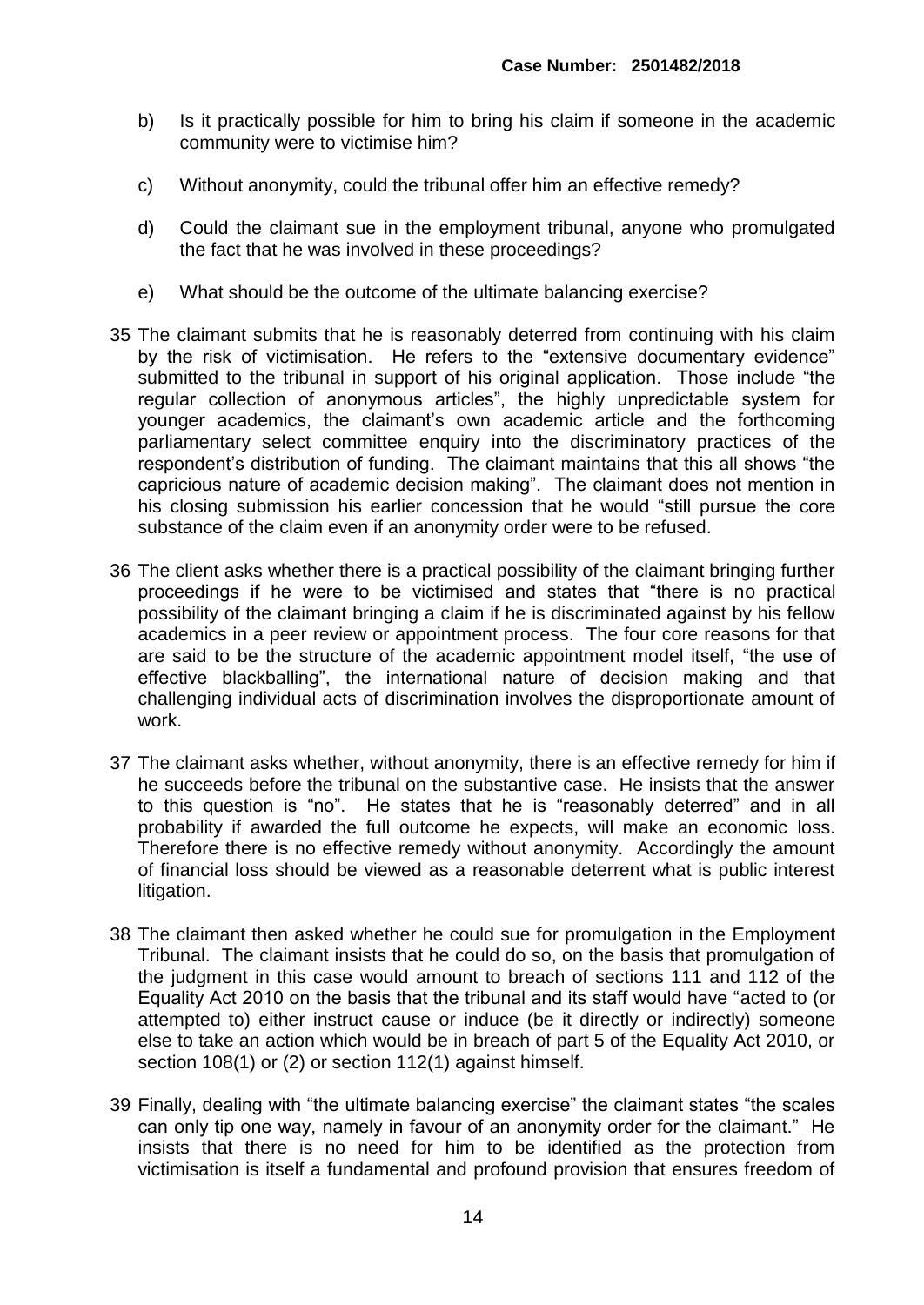expression around sensitive topics and therefore is a fundamental part of article 10 and article 14 of the ECHR. The claimant submits that is far more important that people can be assured of a full protection from victimisation than it be known who the claimant is in a given set of proceedings. The claimant concludes that publishing his name would discourage other litigation, which would in turn result in fewer judicial evaluations and thus a deprivation of important information which would enable freedom of expression on this topic.

#### THE RESPONDENT'S CASE

- 40 The respondent chose not to attend the hearing on 11<sup>th</sup> March, but made written submissions for both that hearing and by way of response to the claimant's closing submissions. The respondent states that it "does not accept that the representations relied upon by the claimant as set out within his written submission, meets the requirements necessary for an anonymity order under rule 50. It submits that the claimant's narrative "includes fundamentally flawed assertions such as:-
	- The inability without anonymisation to protect the claimant from inevitable and ongoing victimisation in his career going forward.
	- The tribunal system has had little or no effect on the academic system in terms of dissuading discriminatory acts.
	- There is a further point about academic decision-making processes they are well known to be biased in respect of protected characteristics.
	- The employment tribunal cannot protect anyone directly from an individual act of discrimination because it is not presently an effective deterrent.
	- If the tribunal were to name the claimant, he would be blamed by the respondent for a whole batch of decisions it would take about scientific funding going forward.
	- It is clear that the operations of an elaborate academic community mean none of the EU principles are actually enforced.
- 41 The respondent then submits that the tribunal should have regard to the following features arising from the authorities set out above:-
	- The weight to be afforded to the article 8 rights of privacy of any party will be low in circumstances where it is that party who is chosen to bring proceedings in a public tribunal. In this case it is the claimant who is freely and voluntarily chosen to issue proceedings in the full knowledge and expectation that such proceedings would be conducted in a public forum.
	- The mere publication of possibly damaging material is not a good or sufficient reason for over-riding the principle of open justice.
	- The claimant is alleging that disclosing his name will lead to future damage in his career, but even if (which is not accepted) the tribunal concludes that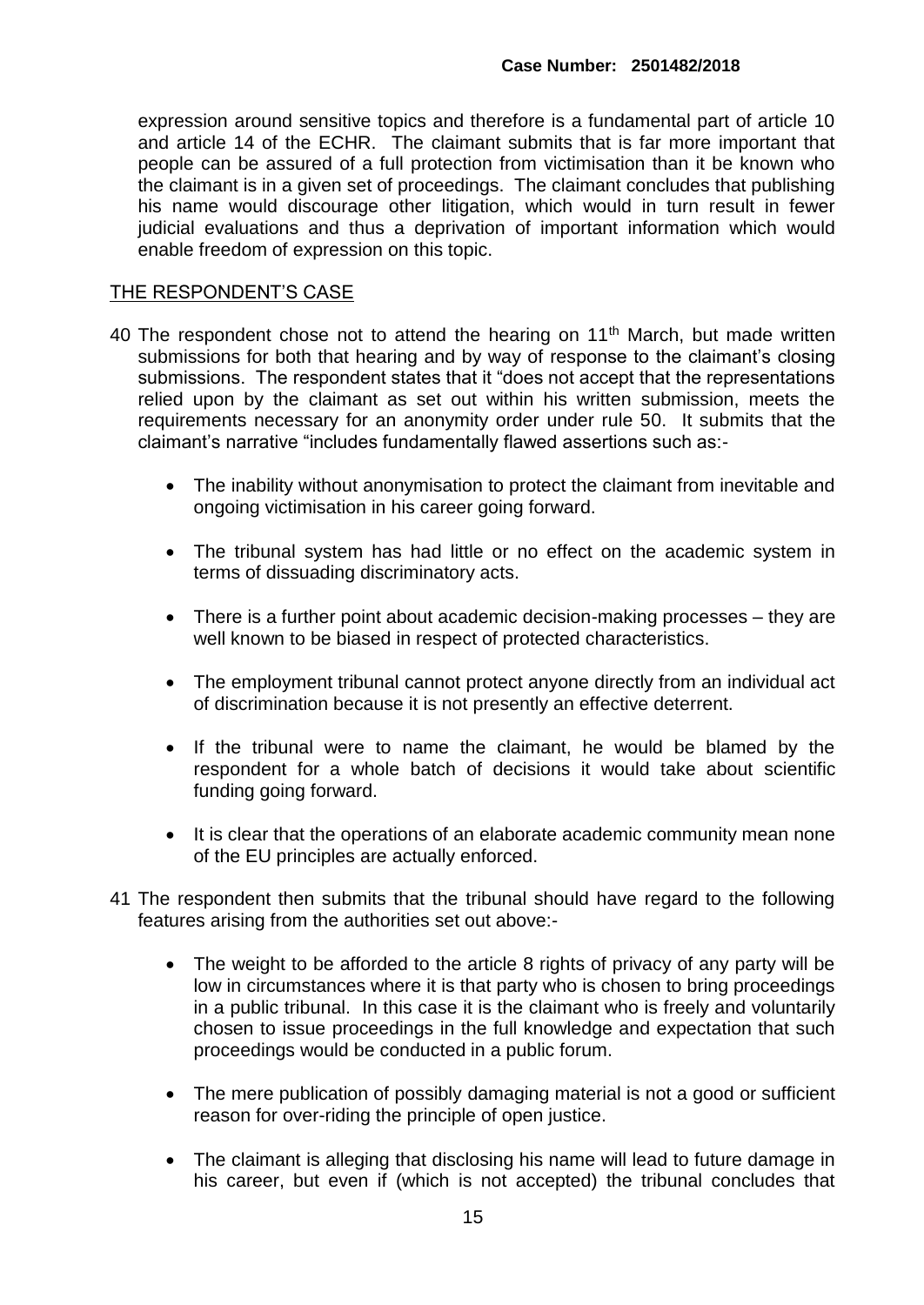disclosing the identity of the claimant may have the potential to cause damage to his career prospects, it is not sufficient by itself to allow the tribunal to award the claimant anonymity and over-ride the principle or open justice.

- Building upon the points made above, the respondent contends that any party seeking anonymity put forward in support of any application compelling evidence to support the assertions being made – in this case future damage to career prospects and victimisation. The claimant has failed to provide any evidence that is sufficient to meet this standard and instead the claimant's "evidence" is limited to sweeping assertions about what he claims would be the reaction to these proceedings not only of the respondent, but also the wider academic community.
- These assertions seek to persuade the employment tribunal that anyone who is seen to be challenging the academic system will be victimised. The employment tribunal is respectively invited by the respondent to consider that such anxiety, even if genuine and real, is a sentiment that any party to legal proceedings may claim to have from time to time whereas a claimant (as in this case) or as a witness providing critical testimony against another party in proceedings. If an anonymity order were granted to the claimant on the basis of his assertions it would in effect allow other parties to seek similar anonymity and "drive a coach and horses" through the principle of open justice.
- The suggestion made by the claimant that the tribunal system fails to provide adequate protection against the potential discrimination of parties and individuals is simply incorrect. The statutory arrangements in place provide comprehensive protection against many forms of discrimination, including each of those identified by and relied upon by the claimant in these proceedings. That protection also extends to acts of victimisation and to the extent that the claimant considers that he has in future dealings been the subject of an act or acts of victimisation by the respondent and any other relevant party, the existing legal framework provided an adequate and effective process to challenge such treatment without the employment tribunal needing to take the highly unusual step of awarding the claimant anonymity.

## DISCUSSION AND CONCLUSIONS

42.The material which has been submitted by the claimant in support of this application is somewhat overwhelming in its volume, but not in its decisive qualities. The claimant has clearly undertaken a considerable amount of research with a view to identifying material which he believes supports his contention that the granting of an anonymity order is the only way to ensure appropriate behaviour by the respondent and others within academia generally, as a result of his issue of these proceedings. This is not a case where there is a challenge to or comment upon the claimant's honour or reputation. Indeed, there are no allegations against him whatsoever. The basis of the claimant's application is simply that, were his name to be published, then he would inevitably be the victim of retaliatory action by the respondent and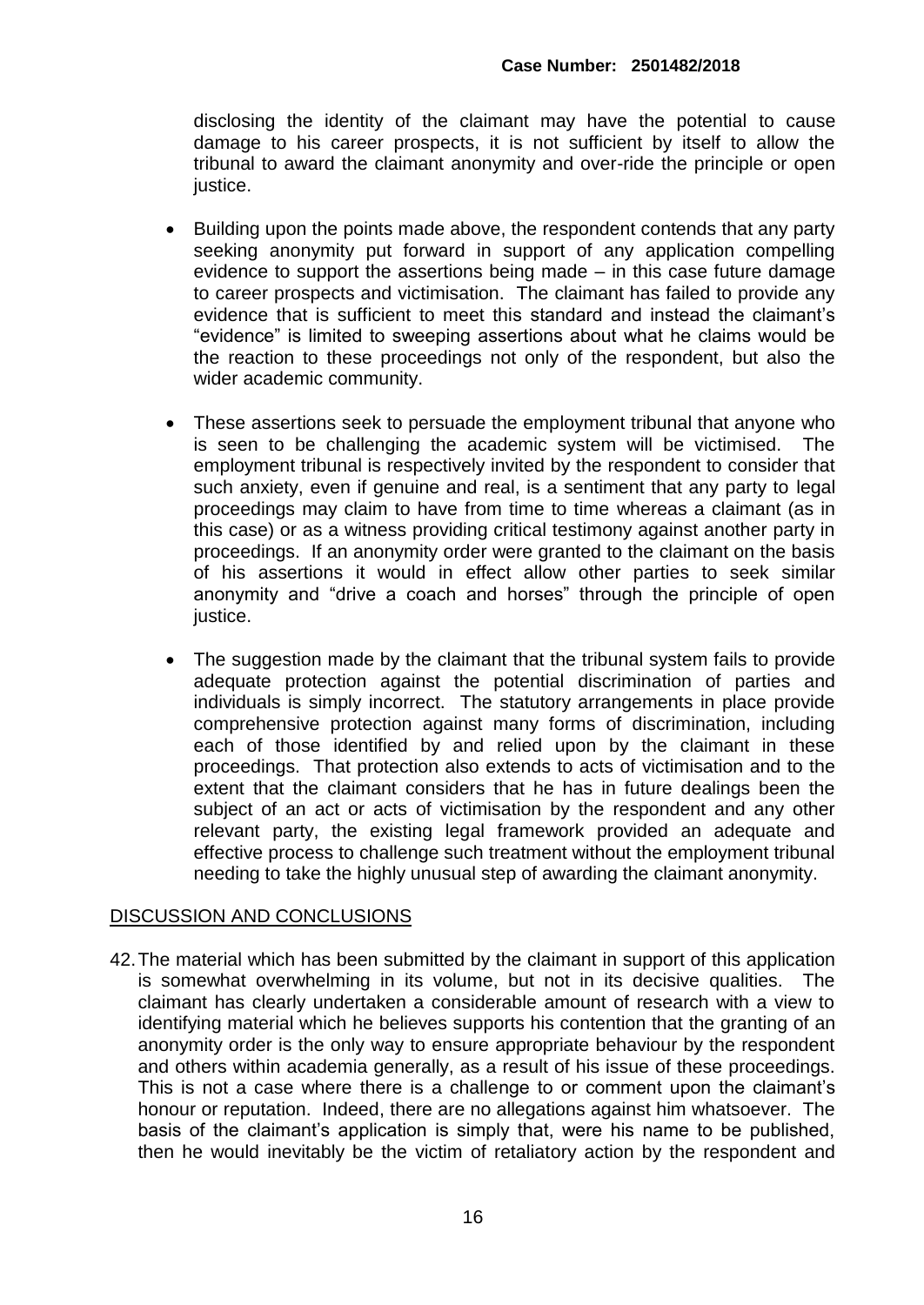others, simply because he has chosen to challenge the process or system by which applications for funding are considered.

- 43.I do not accept the claimant's argument that the lack of any earlier proceedings against the respondent must inevitably mean that those who are victims of discrimination are too frightened to present a claim in the Employment Tribunal. I consider the claimant's arguments in this regard to be esoteric and lacking in any real substance.
- 44.I am not satisfied that the claimant has shown that "academia generally" should be treated entirely differently to any other source of employment. There will be many employees who will be cautious, if not reluctant, to issue a claim in the Employment Tribunal against a former employer in case they are subsequently identified as a "trouble-maker" and thus less suitable for employment. The claimant tells me that he has since the issue of these proceedings, obtained a position in Australia, which somewhat dilutes his argument in this regard. I see no good reason why the claimant should be treated any differently to the person working on a building site or in a factory, who may fear retaliation as a result of bringing proceedings.
- 45.I do not accept that the claimant has been "reasonably deterred" from bringing these proceedings. The claimant is clearly an intelligent, educated and articulate individual who would have been well aware when he decided to bring these proceedings that the Employment Tribunal is a public forum and that judgments (with reasons) would be published in accordance with the rules. The claimant himself has conceded in his submissions that even if anonymity is not granted, he will continue with his claim.
- 46.I do not accept the claimant's argument that, without anonymity, the claim would be economically pointless. The claimant's assertion is that the level of any compensation which is likely to be awarded to him should his claim succeed, will be far less than the overall cost in lost opportunities and lost earnings if he is, as he puts it, "black-balled" because he is known to have brought these proceedings. The claimant will be entitled to a declaration if his claim succeeds, plus compensation if appropriate.
- 47. I reject wholeheartedly the claimant`s submission that he could sue in the Employment Tribunal any member of those involved in the administration of justice, by publishing his name or promulgating any judgment containing his name.
- 48.I have carefully considered all the arguments put forward by the claimant, together with those submitted in writing by the respondent. I am satisfied that, in carrying out the balancing exercise required of me, the claimant has not shown that his Article 8 rights to privacy and family life outweigh the principle of open justice generally and the Article 10 rights to freedom of expression. I can see no meaningful reason why an anonymity order should be granted in this case. The claimant's application for an anonymity order is refused.
- 49.I am satisfied from my examination of the rules and in particular from the decision of the EAT in **Ameyaw**, that the Tribunal has no power to order that any judgment should not be entered in the register, nor is this a case where the written reasons should be excluded. That application is also refused.